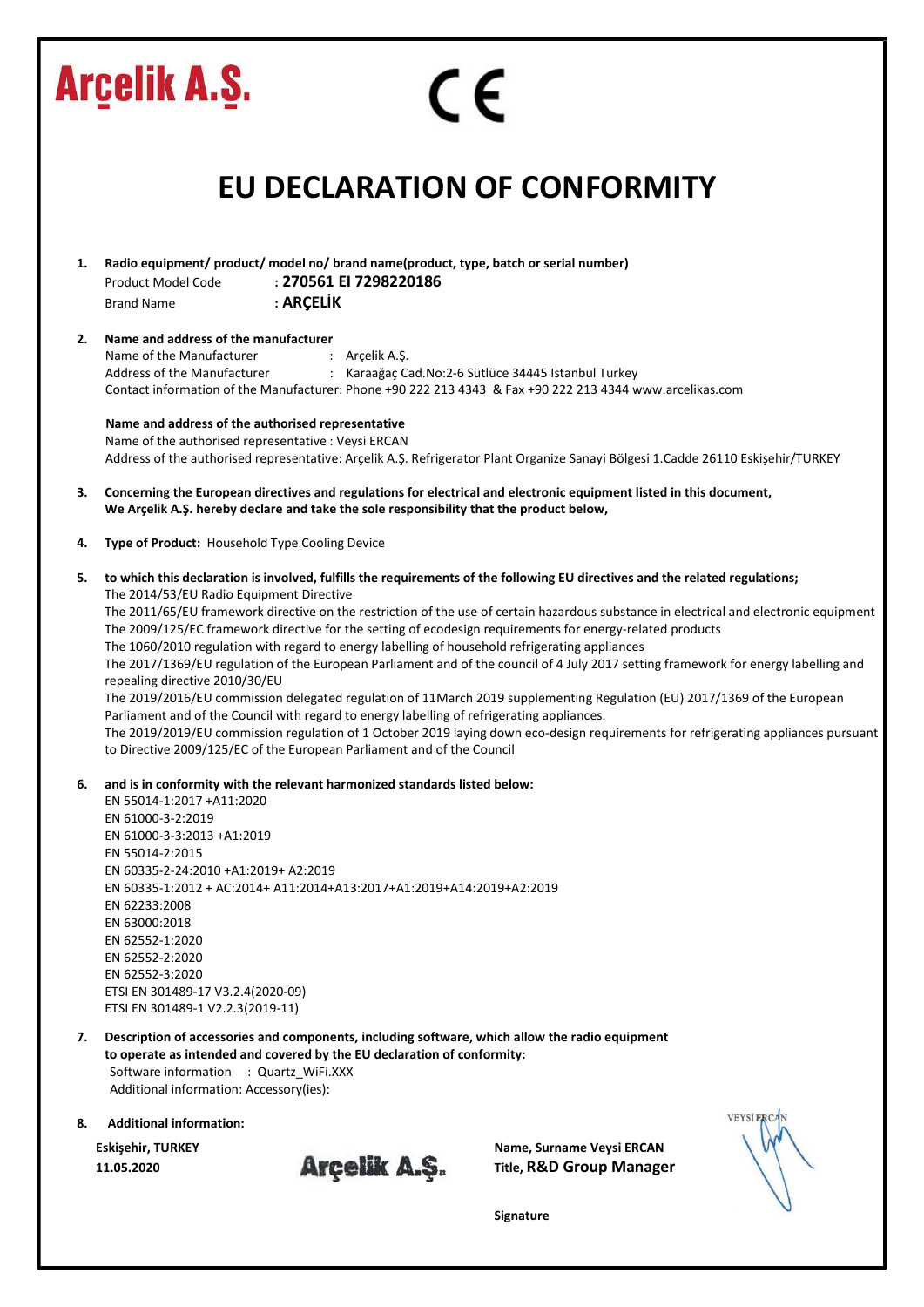# $C \in$

| EL                 | EN                | FR                       | <b>HR</b>          |                      | LV             |
|--------------------|-------------------|--------------------------|--------------------|----------------------|----------------|
| ΔΗΛΩΣΗ ΣΥΜΜΟΡΦΩΣΗΣ | EU DECLARATION OF | <b>DECLARATION UE DE</b> | EU IZJAVA O        | DICHIARAZIONE DI     | ES ATBILSTĪBAS |
| EE                 | <b>CONFORMITY</b> | <b>CONFORMITE</b>        | <b>SUKLADNOSTI</b> | <b>CONFORMITÀ UE</b> | DEKLARĀCIJA    |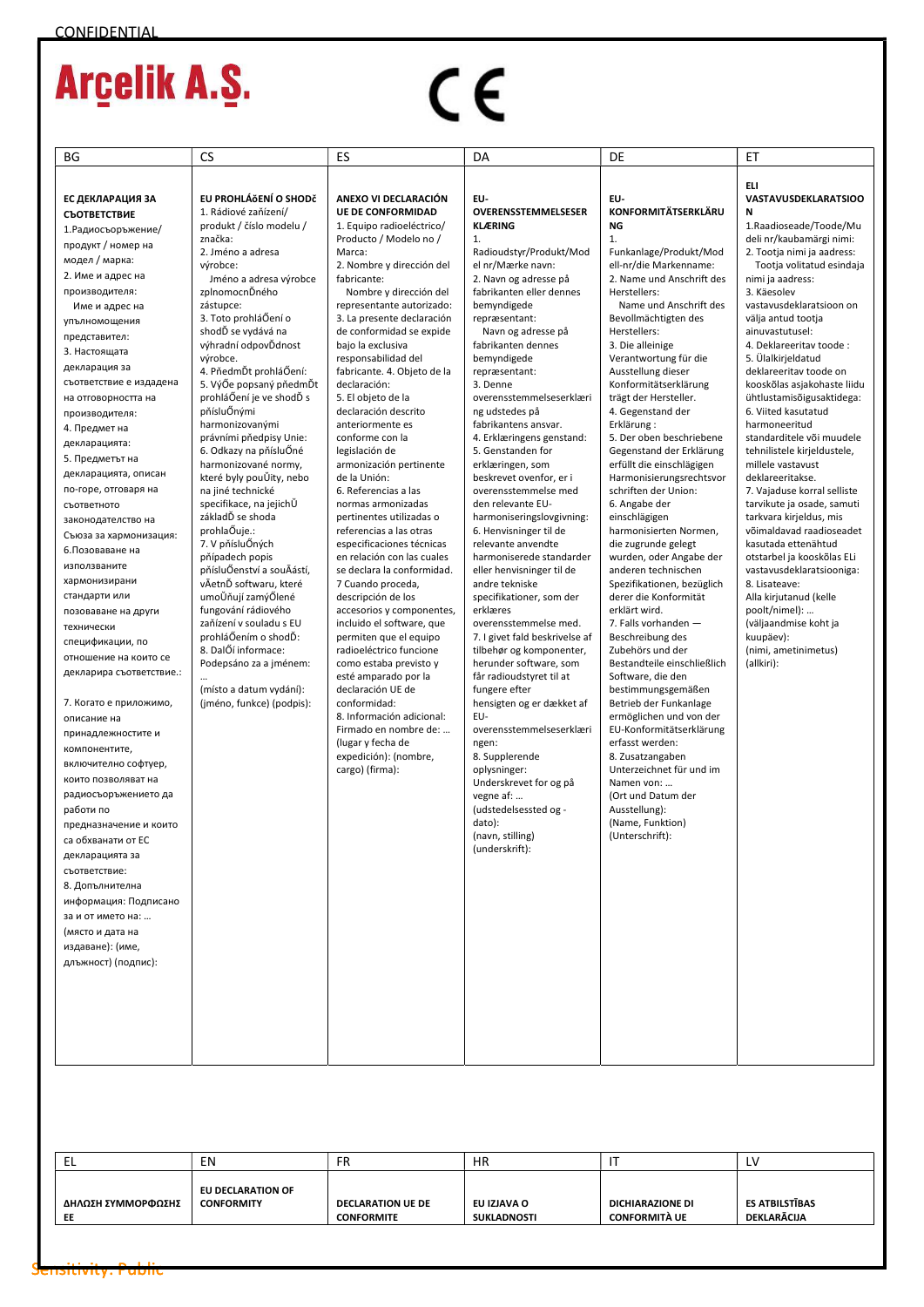1. Ραδιοεξοπλισμός/ προϊόν / αριθμός μοντέλο / επωνυμία: 2. Όνομα και διεύθυνση του κατασκευαστή:

 Όνομα και διεύθυνση του εξουσιοδοτημένου αντιπροσώπου του κατασκευαστή : 3. Η παρούσα δήλωση συμμόρφωσης εκδίδεται με αποκλειστική ευθύνη του κατασκευαστή. 4. Αντικείμενο της δήλωσης: 5. Ο στόχος της δήλωσης που περιγράφεται παραπάνω είναι σύμφωνος προς τη σχετική ενωσιακή νομοθεσία εναρμόνισης: 6. Αναφορές στα σχετικά εναρμονισμένα πρότυπα που χρησιμοποιούνται ή αναφορές στις λοιπές τεχνικές προδιαγραφές σε σχέση με τις οποίες δηλώνεται η συμμόρφωση. 7. Όπου έχει εφαρμογή, περιγραφή των παρελκόμενων και εξαρτημάτων, συμπεριλαμβανομένου του λογισμικού, που επιτρέπουν στον ραδιοεξοπλισμό να λειτουργεί όπως προβλέπεται και που καλύπτονται από τη δήλωση συμμόρφωσης: 8. Συμπληρωματικές πληροφορίες: Υπογραφή για λογαριασμό και εξ ονόματος: … (τόπος και ημερομηνία έκδοσης): (όνομα, θέση) (υπογραφή):

1.Radio equipment/ product/ model no/ brand name (product, type, batch or serial number): 2.Name and address of the manufacturer: Name and address of

the authorised representative: 3.This declaration of conformity is issued under the sole responsibility of the manufacturer: 4.Object of the declaration (identification of the radio equipment allowing traceability; it may include a colour image of sufficient clarity where necessary for the identification of the radio equipment): 5.The object of the declaration described above is in conformity with the relevant Union harmonisation legislation: 6.References to the relevant harmonised standards used or references to the other technical specifications in relation to which conformity is declared. References must be listed with their identification number and version and, where applicable, date of issue: 7.Where applicable, description of accessories and components, including software, which allow the

radio equipment to operate as intended and covered by the EU declaration of conformity: 8.Additional information: Signed for and on behalf of: … (place and date of issue):

(name, function) (signature):

1. Équipement radioélectrique/produit/ numéro de modele/nom de marque: 2. Nom et adresse du fabricant: Nom et adresse du

mandataire du fabricant: 3. La présente déclaration de conformité est établie sous la seule responsabilité du fabricant: 4. Objet de la déclaration: 5. L'objet de la déclaration décrit ci-dessus est conforme à la législation d'harmonisation de l'Union applicable: 6. Références des normes harmonisées pertinentes appliquées ou des autres spécifications techniques par rapport auxquelles la conformité est déclarée. 7. S'il y a lieu, description des accessoires et des éléments (y compris logiciels) qui permettent à l'équipement radioélectrique de fonctionner selon sa destination et qui sont couverts par la déclaration UE de conformité: 8. Informations complémentaires: Signé par et au nom de: (lieu et date d'émission): (nom, fonction) (signature):

 1. Radijska oprema/Proizvod/Broj modela/Naziv marke: 2. Ime i adresa proizvođaĀa: Ime i adresa ovlaštenog zastupnika proizvođaĀa: 3. Za izdavanje ove izjave o sukladnosti odgovoran je iskljuĀivo proizvođaĀ. 4. Predmet izjave: 5. Prethodno opisani predmet izjave u skladu je s relevantnim zakonodavstvom Unije o usklađivanju: 6. Upućivanja na odgovarajuće usklađene norme koje se upotrebljavaju ili upućivanje na druge tehniĀke specifikacije u odnosu na koje se deklarira sukladnost. 7. Prema potrebi, opis dodatne opreme i sastavnica, ukljuĀujući softver, koji omogućuju normalan rad radijske opreme koji je obuhvaćen EU izjavom o sukladnosti: 8. Dodatne informacije: Potpisano za i u ime: … (mjesto i datum izdavanja): (ime, funkcija) (potpis):

1. Apparecchiatura radio/prodotto/ numero di modello/nome del marchio: 2. Nome e indirizzo del fabbricante: Nome e indirizzo del rappresentante autorizzato del fabbricante: 3. La presente dichiarazione di conformità è rilasciata sotto l'esclusiva responsabilità del fabbricante: 4. Oggetto della dichiarazione: 5. L'oggetto della dichiarazione di cui sopra è conforme alla pertinente normativa di armonizzazione dell'Unione: 6. Riferimento alle pertinenti norme armonizzate utilizzate o riferimenti alle altre specifiche tecniche in relazione alle quali è dichiarata la conformità. 7. . Se del caso, una descrizione degli accessori e dei componenti inclusi nella dichiarazione di conformità UE, compreso il software, che consentono all'apparecchiatura radio di funzionare come previsto: 8 Informazioni supplementari: Firmato a nome e per conto di: … (luogo e data del rilascio): (nome, funzione) (firma):

1. Radioiekārta/produkta/ modela numurs/ zīmola nosaukums: 2. Ražotāja nosaukums un adrese: Ražotāja pilnvarotā pārstāvja vārds, uzvārds/nosaukums un adrese: 3. Šī atbilstības deklarācija ir izdota vienīgi uz šāda ražotāja atbildību. 4. Deklarācijas priekšmets: 5. Iepriekš aprakstītais deklarācijas priekšmets atbilst attiecīgajam Savienības saskaņotajam tiesību aktam: 6. Atsauces uz attiecīgajiem izmantojamiem saskaņotajiem standartiem vai uz citām tehniskajām specifikācijām, attiecībā uz ko tiek deklarēta atbilstība. 7. Attiecīgā gadījumā palīgierīču un komponentu apraksts, ieskaitot programmatūras aprakstu, kas nodrošina radioiekārtas paredzēto darbību un uz ko attiecas ES atbilstības deklarācija: 8. Papildinformācija: Parakstīts šādas personas vārdā: … (izdošanas vieta un datums): (vārds, uzvārds, amats) (paraksts):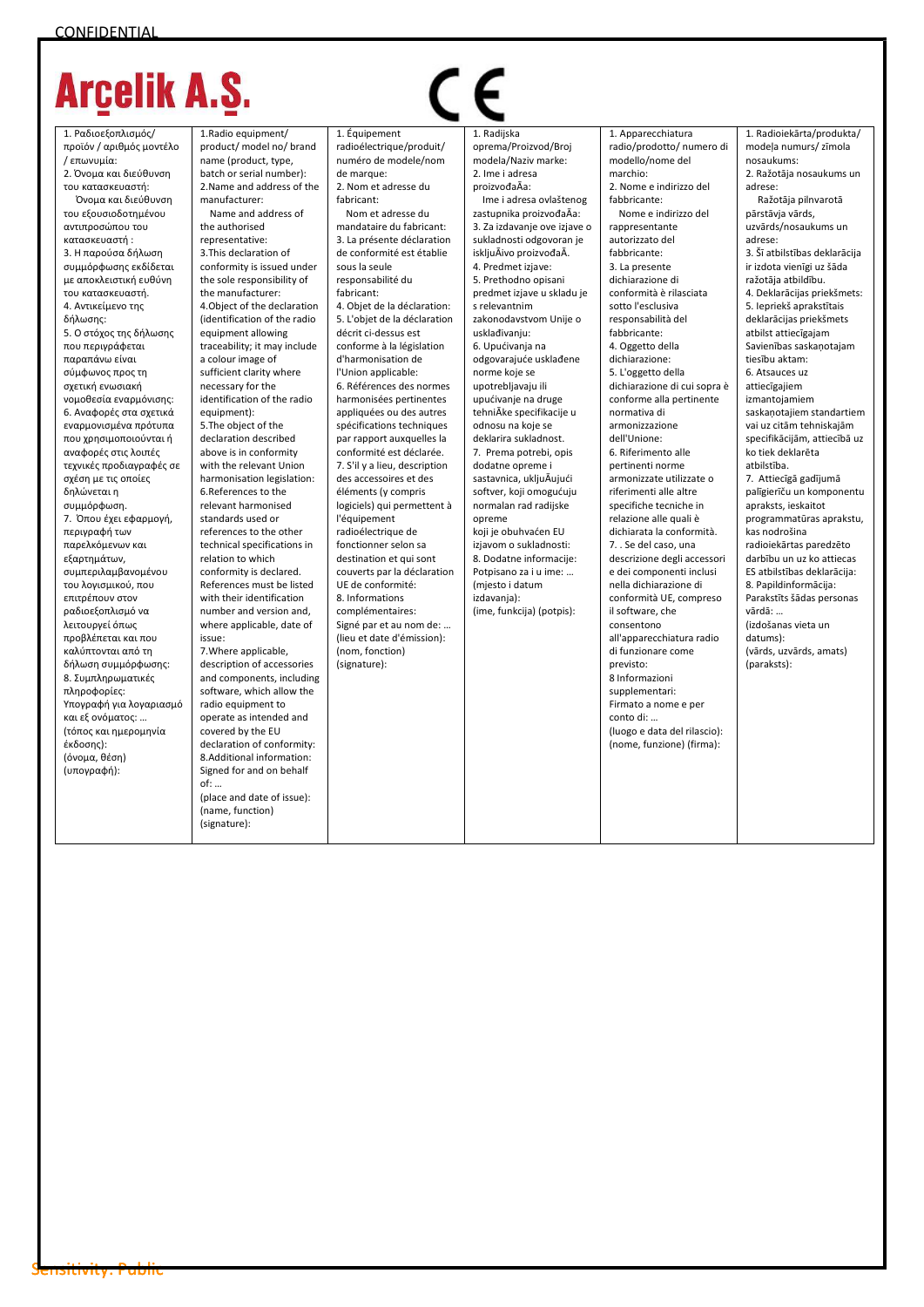# $C \in$

| LT                                                   | HU                                                  | МT                                                       | <b>NL</b>                                         | PL                                            | PT                                                    |
|------------------------------------------------------|-----------------------------------------------------|----------------------------------------------------------|---------------------------------------------------|-----------------------------------------------|-------------------------------------------------------|
|                                                      |                                                     |                                                          |                                                   |                                               |                                                       |
|                                                      |                                                     |                                                          |                                                   |                                               |                                                       |
| <b>ES ATITIKTIES</b>                                 | EU-MEGFELELŐSÉGI<br><b>NYILATKOZAT</b>              | DIKJARAZZJONI TA'<br><b>KONFORMITÀ TAL-UE</b>            | EU-<br><b>CONFORMITEITSVERKLARI</b>               | DEKLARACJA ZGODNOŚCI<br><b>UE</b>             | DECLARAÇÃO UE DE<br><b>CONFORMIDADE</b>               |
| DEKLARACIJA                                          | 1.Rádióberendezés/termé                             | 1. It-taghmir tar-                                       | NG                                                | 1. Urządzenie                                 | 1. Equipamento de                                     |
| 1. Radijo jrenginys                                  | k/ modellszám/ márkanév:                            | radju/prodott/numru tal-                                 | 1.Radioapparatuur/produc                          | radiowe/produkt/numer                         | rádio/produto/número do                               |
| /gaminio/ modelio                                    | 2. A gyártó neve és címe:                           | mudell/ isem tad-ditta:                                  | t/modelnummer/merknaa                             | modelu/nazwa marki:                           | modelo/nome da marca:                                 |
| numeris/ prekės<br>pavadinimas:                      | A gyártó                                            | 2. L-isem u l-indirizz tal-                              | m:                                                | 2. Nazwa i adres                              | 2. Nome e endereço do                                 |
| 2. Gamintojo pavadinimas                             | meghatalmazott                                      | manifattur jew tar-                                      | 2. Naam en adres van de                           | producenta:                                   | fabricant:                                            |
| ir adresas:                                          | képviselőjének neve és                              | rappreżentant awtorizzat                                 | fabrikant:                                        | Nazwa i adres                                 | Nome e endereço do                                    |
| Gamintojo įgaliotojo                                 | címe:                                               | tieghu:                                                  | Naam en adres van de                              | upoważnionego                                 | respetivo mandatário do                               |
| atstovo pavadinimas ir                               | 3. Ezt a megfelelőségi                              | L-isem u l-indirizz tar-                                 | gemachtigde                                       | przedstawiciela                               | fabricante:                                           |
| adresas:                                             | nyilatkozatot a gyártó                              | rappreżentant awtorizzat                                 | vertegenwoordiger van de                          | producenta:                                   | 3. A presente declaração                              |
| 3. Ši atitikties deklaracija                         | kizárólagos felelőssége                             | tal-manifattur:                                          | fabrikant:                                        | 3. Niniejszą deklarację                       | de conformidade é emitida                             |
| išduota tik gamintojo                                | mellett adják ki:                                   | 3. Din id-dikjarazzjoni tal-                             | 3. Deze                                           | zgodności wydaje się na                       | sob a exclusiva                                       |
| atsakomybe.                                          | 4. A nyilatkozat tárgya:                            | konformità tinhareg taht                                 | conformiteitsverklaring                           | wyłączną                                      | responsabilidade do                                   |
| 4. Deklaracijos objektas:                            | 5. A fent ismertetett                               | ir-responsabbiltà unika tal-<br>manifattur.              | wordt afgegeven onder<br>volledige                | odpowiedzialność                              | fabricante.                                           |
| 5. Pirmiau aprašytas                                 | nyilatkozat tárgya megfelel<br>a vonatkozó uniós    | 4. L-ghan tad-dikjarazzjoni:                             | verantwoordelijkheid van                          | producenta.<br>4. Przedmiot deklaracji:       | 4. Objeto da declaração:<br>5. O objeto da declaração |
| deklaracijos objektas                                | harmonizációs                                       | 5. L-ghan tad-dikjarazzjoni                              | de fabrikant.                                     | 5. Wymieniony powyżej                         | acima mencionada está                                 |
| atitinka susijusius<br>derinamuosius Sąjungos        | jogszabályoknak:                                    | deskritt hawn fug huwa                                   | 4. Voorwerp van de                                | przedmiot niniejszej                          | em conformidade com a                                 |
| teisės aktus:                                        | 6. Az alkalmazott                                   | konformi mal-leģiżlazzjoni                               | verklaring:                                       | deklaracji jest zgodny z                      | legislação de                                         |
| 6. Nuorodos į susijusius                             | harmonizált szabványokra                            | ta' armonizzazzjoni                                      | 5. Het hierboven                                  | odnośnymi wymaganiami                         | harmonização da União                                 |
| taikytus darniuosius                                 | való hivatkozás vagy az                             | rilevanti tal-Unjon:                                     | beschreven voorwerp van                           | unijnego prawodawstwa                         | aplicável:                                            |
| standartus arba kitas                                | azokra az egyéb műszaki                             | 6. Ir-referenzi ghall-                                   | de verklaring is in                               | harmonizacyjnego:                             | 6. Referências às normas                              |
| technines specifikacijas,                            | előírásokra való                                    | istandards armonizzati                                   | overeenstemming met de                            | 6. Odwołania do                               | harmonizadas aplicáveis                               |
| pagal kurias buvo                                    | hivatkozás, amelyekkel                              | rilevanti li ntużaw, jew ir-                             | desbetreffende                                    | odnośnych norm                                | utilizadas ou às outras                               |
| deklaruota atitiktis.                                | kapcsolatban                                        | referenzi ghall-                                         | harmonisatiewetgeving<br>van de Unie:             | zharmonizowanych, które                       | especificações técnicas em                            |
| 7. Kai taikytina, pagalbinių                         | megfelelőségi<br>nyilatkozatot tetteké.             | ispecifikazzjonijiet teknici<br>I-ohrajn li skonthom ged | 6. Vermelding van de                              | zastosowano, lub do<br>innych specyfikacji    | relação às quais a<br>conformidade é declarada.       |
| jtaisų ir komponentų,                                | 7. Adott esetben a                                  | tiģi ddikjarata I-                                       | toegepaste relevante                              | technicznych, w stosunku                      | 7. Se aplicável, descrição                            |
| jskaitant programinę<br>įrangą, kurie leidžia radijo | tartozékok és alkatrészek                           | konformità.                                              | geharmoniseerde normen                            | do których deklarowana                        | dos acessórios e/ou                                   |
| jrenginiams veikti                                   | leírása, ideértve a                                 | 7. Fejn applikabbli,                                     | of van de andere                                  | jest zgodność.                                | componentes, incluindo o                              |
| pagal paskirtj ir yra jtraukti                       | rádióberendezés                                     | deskrizzjoni tal-accessorji                              | technische specificaties                          | 7. W stosownych                               | software, que permitem                                |
| į ES atitikties deklaraciją,                         | rendeltetésszerű                                    | u il-komponenti, inkluż is-                              | waarop de                                         | przypadkach, opis                             | que o equipamento de                                  |
| aprašas:                                             | használatát lehetővé tévő                           | softwer, li jippermettu t-                               | conformiteitsverklaring                           | elementów dodatkowych                         | rádio funcione conforme o                             |
| 8. Papildoma informacija:                            | és az EU-megfelelőségi                              | taghmir tar-radju                                        | betrekking heeft.                                 | lub komponentów, w tym                        | pretendido, abrangidos                                |
| Už ka ir kieno vardu                                 | nyilatkozat hatályába                               | jopera kif intiż u koperti                               | 7. Indien van toepassing,                         | oprogramowania, które                         | pela declaração UE de                                 |
| pasirašyta:                                          | tartozó szoftvereket is:<br>8. További információk: | mid-dikjarazzjoni tal-<br>konformità tal-UE:             | beschrijving van de<br>accessoires en             | umożliwiają działanie<br>urządzenia radiowego | conformidade:<br>8. Informações                       |
| (išdavimo data ir vieta):                            | A nyilatkozatot a                                   | 8. Informazzioni                                         | onderdelen, met inbegrip                          | zgodnie z przeznaczeniem i                    | complementares:                                       |
| (vardas ir pavardė,                                  | következő gyártó nevében                            | addizzjonali:                                            | van software, die het                             | które są objęte deklaracją                    | Assinado por e em nome                                |
| pareigos) (parašas):                                 | és megbízásából írták alá:                          | Iffirmat ghal u f'isem:                                  | mogelijk                                          | zgodności UE:                                 | de:                                                   |
|                                                      |                                                     | (post u data tal-hrug):                                  | maken dat de                                      | 8. Informacje dodatkowe:                      | (local e data de emissão)                             |
|                                                      | (a kiállítás helye és                               | (isem, funzjoni) (firma):                                | radioapparatuur                                   | Podpisano w imieniu:                          | (nome, cargo) (assinatura)                            |
|                                                      | dátuma):                                            |                                                          | functioneert zoals bedoeld                        | (miejsce i data wydania):                     |                                                       |
|                                                      | (név, beosztás) (aláírás):                          |                                                          | en die onder de EU-                               | (imię i nazwisko,                             |                                                       |
|                                                      |                                                     |                                                          | conformiteitsverklaring                           | stanowisko) (podpis):                         |                                                       |
|                                                      |                                                     |                                                          | vallen:                                           |                                               |                                                       |
|                                                      |                                                     |                                                          | 8. Aanvullende informatie:<br>Ondertekend voor en |                                               |                                                       |
|                                                      |                                                     |                                                          | namens:                                           |                                               |                                                       |
|                                                      |                                                     |                                                          | (plaats en datum van                              |                                               |                                                       |
|                                                      |                                                     |                                                          | afgifte):                                         |                                               |                                                       |
|                                                      |                                                     |                                                          | (naam, functie)                                   |                                               |                                                       |
|                                                      |                                                     |                                                          | (handtekening):                                   |                                               |                                                       |